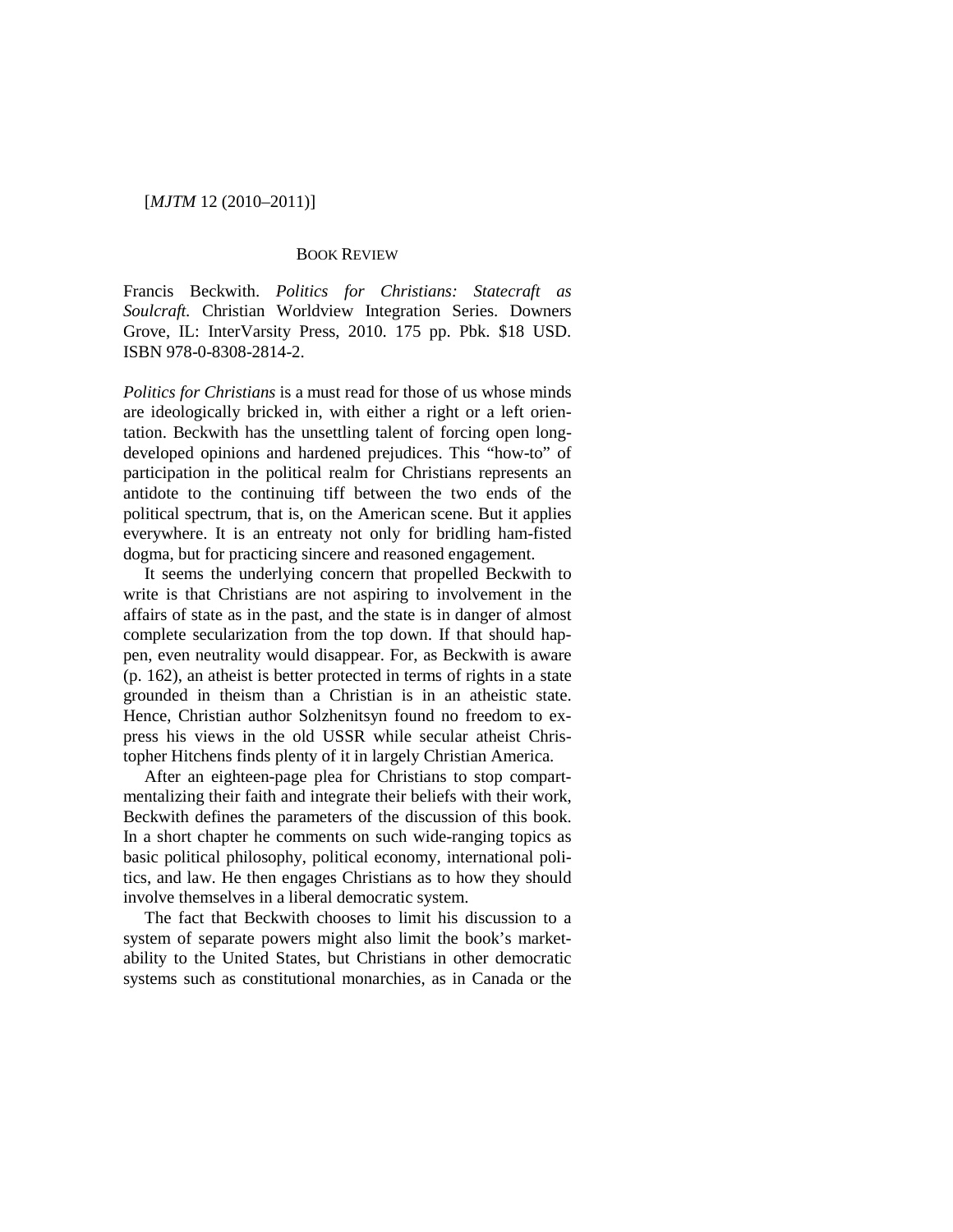## BECKWITH *Politics for Christians*

UK, will benefit too. Many Christians reside in liberal democracies where citizens play a part in the electoral process, shaping policy and enforcing laws. These systems allow Christians a level of involvement the ancient and medieval church would have thought unthinkable. While that is true, Beckwith cautions that Christians should know that laws and court opinions defended as liberating for one group may in practice nurture cultural and political hostility toward Christians. For example, a government that holds that a negative moral judgment of homosexual conduct is akin to racist discrimination will not for long remain tolerant of those who dissent for reasons that arise from sincere, biblical reflection.

In Beckwith's view, Kennedy's 1960 speech assuring American voters that his Roman Catholicism would have no impact on his judgment as chief occupant of the White House was a "terrible concession." The Kennedy Mistake, as he calls it, ought never pass the lips of a believing Christian. This is precisely what secularists want us to concede in order to receive permission for involvement. But if a believer participates in the political arena, she has good reason to assume that her theological and ethical presuppositions will inform her considerations of the common good. Why should she accept the secularist's limitations? Through the use of a case study approach, Beckwith encourages thoughtful Christians to keep the faith.

Recent application in the United States of the First Amendment guaranteeing religious liberty and the prevention of an established religion has stepped away from the original intentions of the Founders. Americans eventually came to understand religious freedom as a separation of church and state. But, says Beckwith, the Founders do allow for the widest possible free exercise of religion consistent with preserving and protecting the public good. In fact, this is the proper role of government. But here too, secularists have imposed their own bias on the intent of the Constitution, limiting faith-based participation. On the other hand, Beckwith rightly warns, Christians ought to be careful not to marginalize the voices of non-Christians, thus committing the same harm as secularists have committed against Christians. The liberties we wish to enjoy need to be available, in